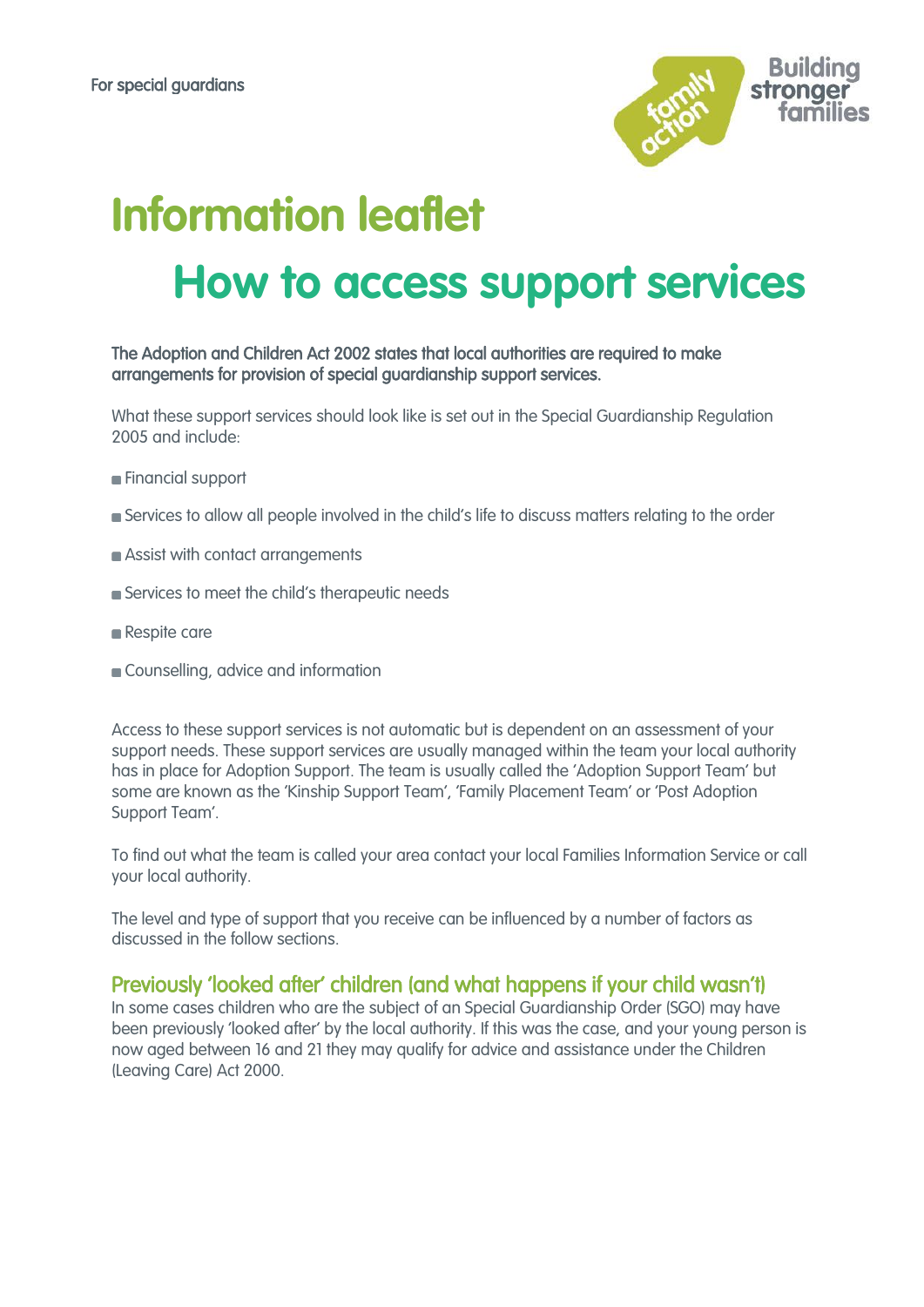

The 2017 Special Guardianship Guidance to local authorities states that parents, children and special guardians must receive an assessment for special guardianship support services if the child has been previously 'looked after'.

The guidance suggests that young people made subject to SGO's who were not previously 'looked after' should not be disadvantaged. In many cases the only reason that the child was not 'looked after' is because a relative stepped in quickly to take on the responsibility of the child. For this reason children who were not 'looked after' should be offered an assessment. If you do not get one the local authority should write to tell you why. Receiving an assessment does not automatically mean support will be provided.

## The Special Guardianship Support Plan

If an assessment says support is required, a plan should be drafted detailing what support the local authority will provide. It should include:

- What services are to be provided
- **EHow they'll know if the support has been successful**
- When it'll be provided and for how long
- How they'll make decisions regarding whether the support should continue and
- **The person responsible for looking after and helping to arrange the support.**

The plan must be written in a way that everyone involved understands what it means.

It should also be reviewed at least once a year and again when your circumstances change. The criteria for the review should be the same as the initial assessment – meaning that essentially you should be re-assessed.

If the local authority wants to change or remove anything they have to give you notice so you're able to make a formal statement and share your opinion first.

### Adoption Support Fund

The Adoption Support Fund was set up to help pay for essential therapy services for adoptive families and has since been extended to special guardian families where the child was previously 'looked after'.

The fund is available to children and young people up to and including the age of 18 (or 25 if the young person has an Education, Health and Care plan (EHC).

To access the fund you will need to speak to your local authority support team. Your child will be assessed and if it is thought support would be beneficial a social worker can make can make an application to the Adoption Support Fund on your behalf. For three years after the SGO was made this is the responsibility of the local authority who placed the child with you and after three years it falls to the local authority where you live.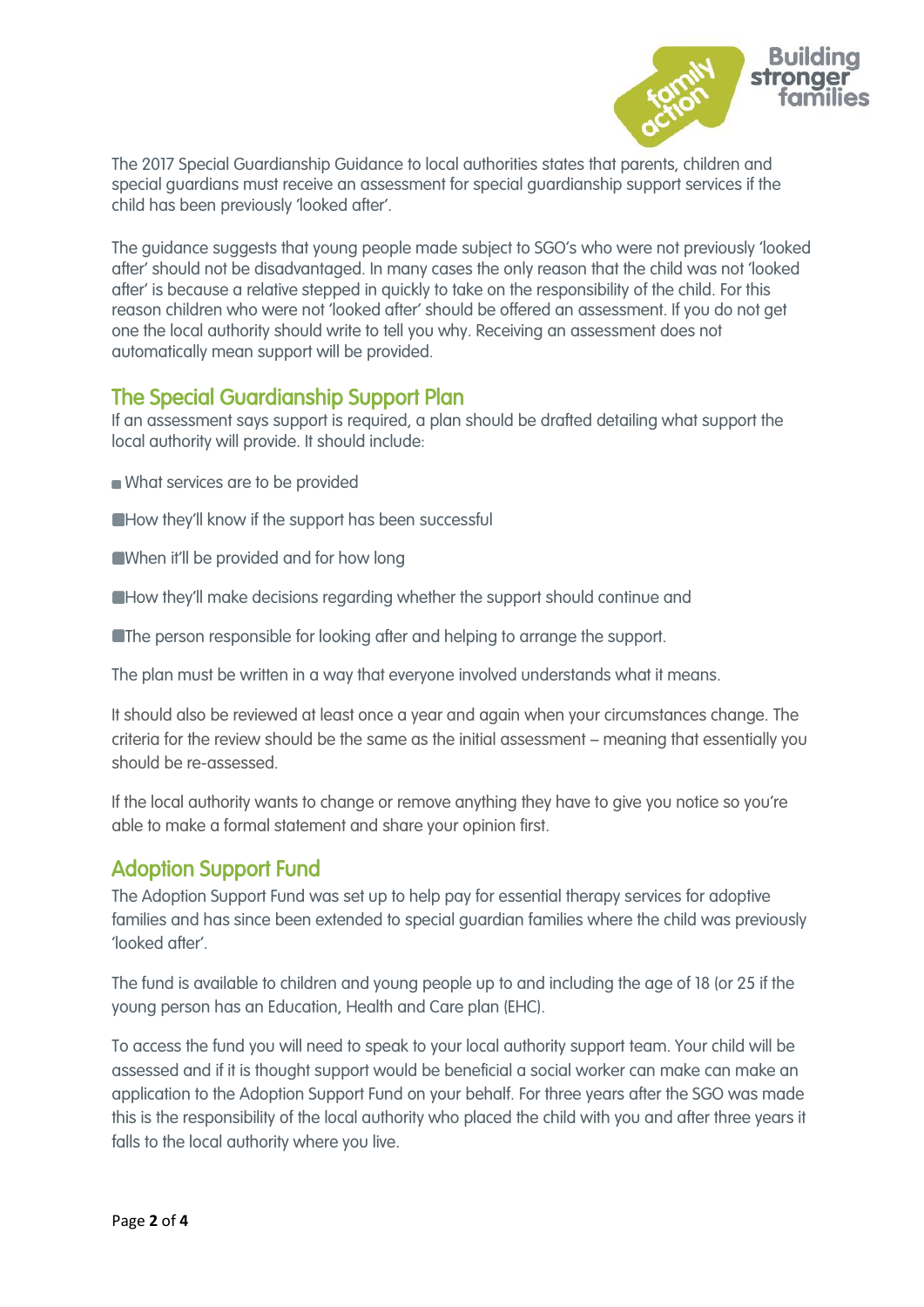

Support available through the fund varies across local authorities but examples of what may be available include:

- **Theraplay**
- Creative therapy
- **Parenting training**
- Non- Violent Resistance (NVR)
- **Sensory integration therapy**
- **Psychotherapy**
- Life story work

# Key points

- $\blacksquare$  To find out what your support team is called in your area contact your local Families Information Service or call your local authority.
- If your young person was previously 'looked after' and is aged between 16 and 21 they may qualify for advice and assistance under the Children (Leaving Care) Act 2000.
- Parents, children and special guardians must receive an assessment should be offered. I you do not get one your local authority should write to tell you why.
- Receiving an assessment does not automatically mean support will be provided.
- **If an assessment says support is required a plan should be drafter and detailing what** support the local authority will provide
- The Adoption Support Fund is now available to special guardianship families where the child was previously 'looked after'. You will need to speak to your support team to access

# Useful links title

 $\overline{\phantom{0}}$ 

#### Family Rights Group (FRG)

www.frg.org.uk Tel: 0808 801 0366

FRG work with parents in England and Wales whose children are in need, at risk or are in the care system and members of wider family who are raising children unable to remain at home. FRG can provide legal advice where a child was 'previously looked after'